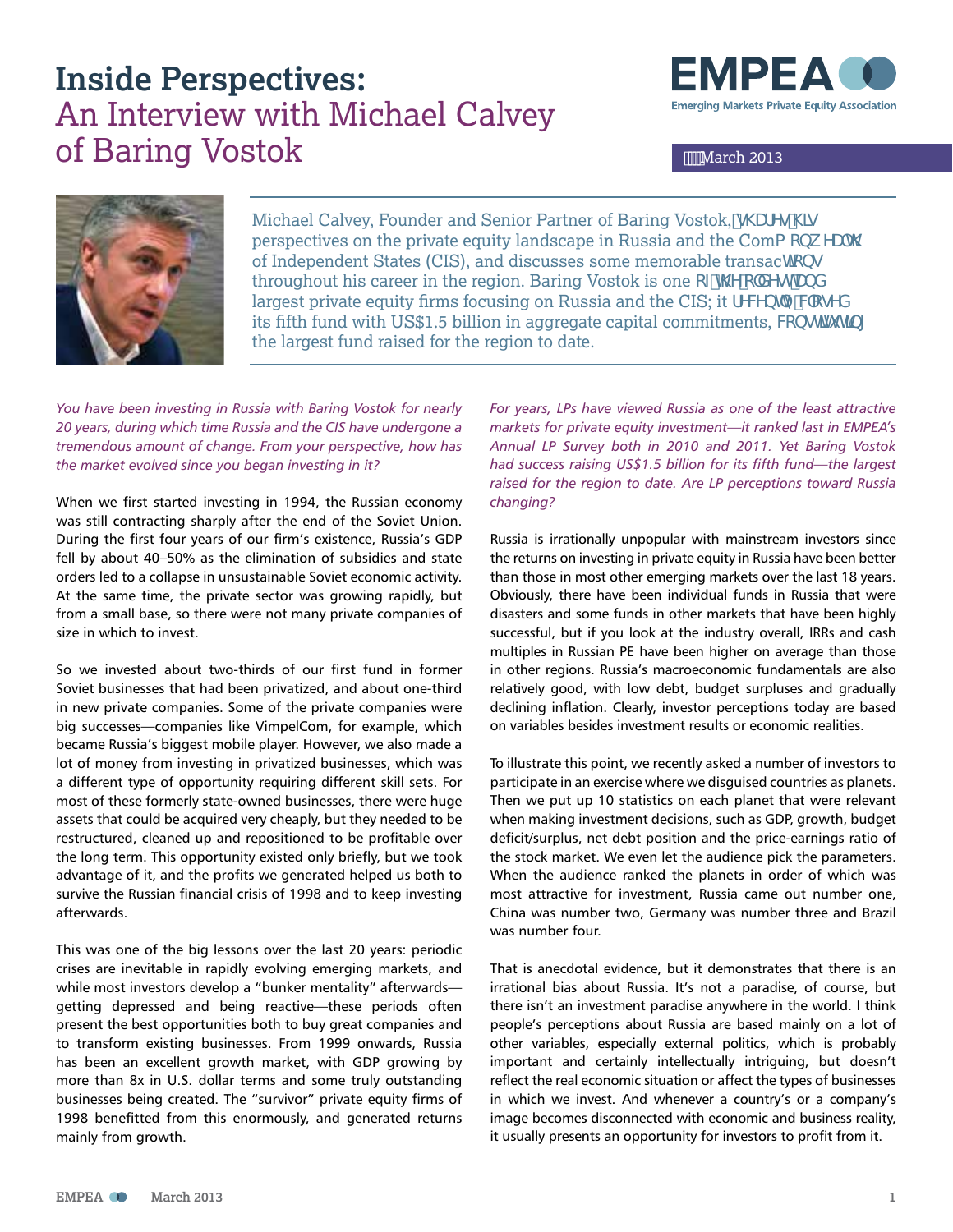*Right now your portfolio is invested only in Russia and Kazakhstan. Beyond these two countries, where do you see the most attractive opportunities, if any, within the CIS?*

We have a large fund with US\$1.5 billion in capital, and we don't want to have 50 portfolio companies, so we're looking for individual opportunities that can generate exit proceeds of at least US\$100 million to US\$200 million per deal. With that limitation in mind, the only three countries that are likely to generate opportunities that are material to our fund will be Russia, Ukraine and Kazakhstan. We used to own a few companies in Ukraine and still look at opportunities there, but today we own businesses only in Russia and Kazakhstan.

## **"**

There is an irrational bias about Russia. It's not a paradise, of course, but there isn't an investment paradise anywhere in the world.

*Roughly 34% of your investments have been consortium deals. What are the opportunities and challenges these deals present, and are there any idiosyncrasies in the Russian market that lead to more consortium deals than in other emerging markets?*

**"**

You have to be careful with definitions, because what we might consider a "consortium" deal, other people might consider a minority deal, a growth deal, or something else altogether. We view deals as having basically three types of shareholding structure: one is a pure minority investment where the founder/ management team has control; the second is a control investment where we own 51% or more of the company directly; and the third is a shared-control situation where no single party has control, and we have to work with other local partners to control the business effectively. What you don't see in our portfolio are many 100% buyouts, because while there have been a lot of those in Russia, we are almost always outbid by other local groups.

One of the features where Russia is an outlier compared with other emerging markets is the extent of domestic capital in the hands of individuals—such as oligarchs and other Russian businessmen—who have accumulated vast amounts of personal capital over the last 10 or 15 years, and who are very acquisitive. These individuals have lower return expectations than our LPs, so they will generally pay a higher price and move faster than we would to buy an asset in a straight control deal, particularly when the seller only cares about getting the highest price, and he doesn't care who the buyer is.

This leads to an important point on consortium deals. Typically, when one or more of the existing shareholders of the company retain their stake, they can have a decisive role in determining who the investor will be. These shareholders are not, in most cases, likely to welcome an oligarch or a huge state company as a minority shareholder in their business even if they offer a higher price; and if they did, they might not be able to work together harmoniously and successfully. For a similar reason,

consortium deals have been difficult for global buyout firms. Most consortium deals involve local individuals as partners, rather than institutions, and global buyout firms take a legalistic or contractual-based approach with them, rather than working together quickly and informally as like-minded commercial people. As a result, the competitive situation for firms that can pursue consortium deals is more favorable than it is for straight buyouts or for public market investing.

*Roughly 23% of Baring Vostok's deals have been in the natural resources sector, with approximately US\$400 million invested into 19 companies. Many investors outside of Russia might wonder about potential risks involved in investing in a so-called "strategic sector." How has BV been able to pursue deals in oil and gas companies without running afoul of local regulations?*

Only the largest oil and gas assets are considered "strategic." Since Russia has vast oil and gas reserves, "large," by Russian standards, is more than 400 million barrels of reserves, which is huge by U.S. and emerging market standards. Anything below that size in Russia faces no formal investment restrictions.

There are about 1,000 oil and gas companies in Russia, of which two are state-owned and another eight are major companies. Together, those 10 companies control somewhere between 90–95% of Russia's oil reserves and production. The balance is controlled by the remaining 990 companies, within which there are dozens of quality businesses that have undeveloped assets, as well as owners who want to develop and de-risk the assets before exiting. That is where we play a role: helping to finance development, and then selling producing and cash generating assets at a higher price.

Generally, our natural resources investments have lower risk but also lower potential returns than our domestic-growth oriented investments. However, we have never actually lost money on a natural resources deal, and we did have one really big winner with Burren Energy, which generated more than a 15x return on investment and helped transform the return profile of our first and second funds. While we have made more money than that in some of our internet and media investments, Burren Energy is still one of the top three or four returns we've had. I would not expect natural resources to constitute more than 20–25% of our investments or assets, but we have a lot of valuable experience in the sector and it is a strategy that we expect to continue.

*The Russian government has been making overtures to global investors through the Russian Direct Investment Fund (RDIF)—a US\$10 billion vehicle with a mandate to co-invest alongside foreign investors—and has been supporting RUSNANO, Skolkovo and the Russian Venture Company (RVK). Why is encouraging private equity investment so important to the Russian government?*

It is bewildering sometimes how many different state-backed private equity initiatives there are in Russia. However, the fact that the government wants to support private equity is clearly a positive thing, and it stands in contrast with the view toward private equity that you often see in developed markets today. RDIF, in particular, is off to a good start; they hired a professional